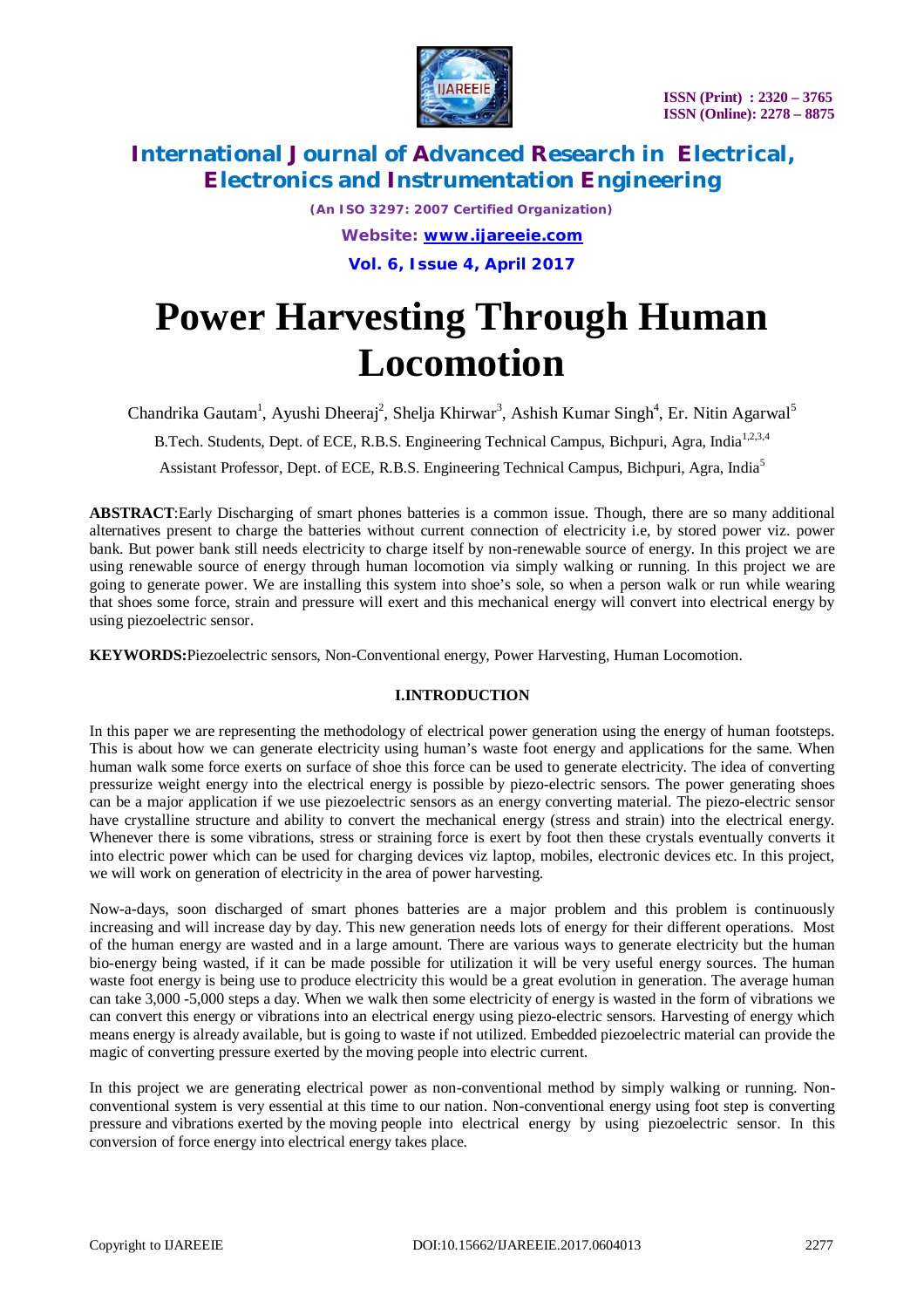

*(An ISO 3297: 2007 Certified Organization)*

### *Website: [www.ijareeie.com](http://www.ijareeie.com)*

### **Vol. 6, Issue 4, April 2017**

### **II. RELATED WORK / LITERATURE REVIEW**

There are several ways or methodologies to power harvest through footsteps technology. Some of them are as follows:-

- (a) Siba Brata Mohanty, Sasank Shekhar Panda[1],proposed a methodology to generate power through footsteps as a source of renewable energy that can be obtained while walking on to the certain arrangements like footpaths, stairs, plate forms and these systems can be install elsewhere specially in the dense populated areas. In this the basic working principle of 'footstep power generation system' was based on the crank shaft and gear arrangement and fly wheel.
- (b) Abhishek N, Shivasharan Yalagi. [2], gave an idea of power generation by footsteps using rack and pinion arrangement in which they described basic necessities regarding this modern world. In their project generated electrical power as non-conventional method by walking on the footsteps. They also described about Nonconventional energy system which is very essential at this time to developing nations like India, China etc. Non-conventional energy using footsteps needs no fuel input power to generate the output. In their project the conversion of mechanical energy into electrical energy is done by using simple drive mechanisms such as rack and pinion assembly and chain drive mechanism has been done.
- (c) Sarat Kumar Sahu, Shubham Kumar, Pankaj Kumar Yadav and Rishav Kumar[3],gave an idea of generating electrical energy by means of a nonconventional method just by walking on the footsteps. Non-conventional systems for energies are very much required at this time. Energy generation using footsteps requires no any fuel input to generate electricity. In this project they generated electricity just with the help of rack and pinion arrangement along with alternator and chain drive mechanism .For its proper functioning such that it converts Force into electrical energy, the mechanism consisted of rack & pinion, chain drives, alternator and battery. We have discussed its various alternate applications with extension also. The power generation is much worthy but it has little initial cost effective factors.
- (d) Alla Chandra Shekhar, B Murali Kishore, T Jogi Raju [4],generated electrical power as nonconventional method by simply walking or running on the foot step. Non-conventional energy using foot step is converting mechanical energy into the electrical energy. The main aim of their project was to develop much cleaner cost effective way of power generation method, which in turns helps to bring down the global warming as well as reduce the power shortages. In this technique the conversion of the force energy into electrical energy by using electromagnetic induction has been done in which control mechanism carries the copper coil and bar magnetic which is used to generate voltage, a rechargeable battery is used to store this generated voltage.
- (e) V Jose Ananth, AP [5], designed rack and pinion arrangement for generating electricity while considering need and use of non-conventional energy.This arrangement consist of rack & pinion, D.C generator, battery and inverter control. So this project was implemented to all foot step, the power generation is very high but the drawback of this project was that its initial cost of arrangement was high.
- (f) ArvindUpadhyaya, ShwetaUpadhyaya[6],was Proposed a Method to Generate Electricity through Power Stair . This attempts to show how energy can be used at a commonly used floor steps. The usage of steps in every building is increasing day by day. Even every small building has some floors. A large amount of energy wasted when we are stepping on the floor by dissipation of heat and friction, every time a man steps up using stairs, there is a great possibility of tapping this energy and generating power by making every staircase as a gear power generating unit. The generated power can be stored by battery and it will be used for lightening the building.

### **III. PROPOSED TECHNIQUE& METHODOLOGY OF POWER HARVESTING THROUGH HUMAN LOCOMOTION**

After considering all the above techniques, we have designed a system that aims to harvest the waste energy produced by human during walking or running using piezoelectric sensorsand arduino-nano single board microcontroller which is used for interfacing. The proposed system is very useful for charging mobiles as this system is implemented inside shoes's sole so it is easily affordable to everyone and charging of mobiles can be done easily by connecting it with USB port of the system.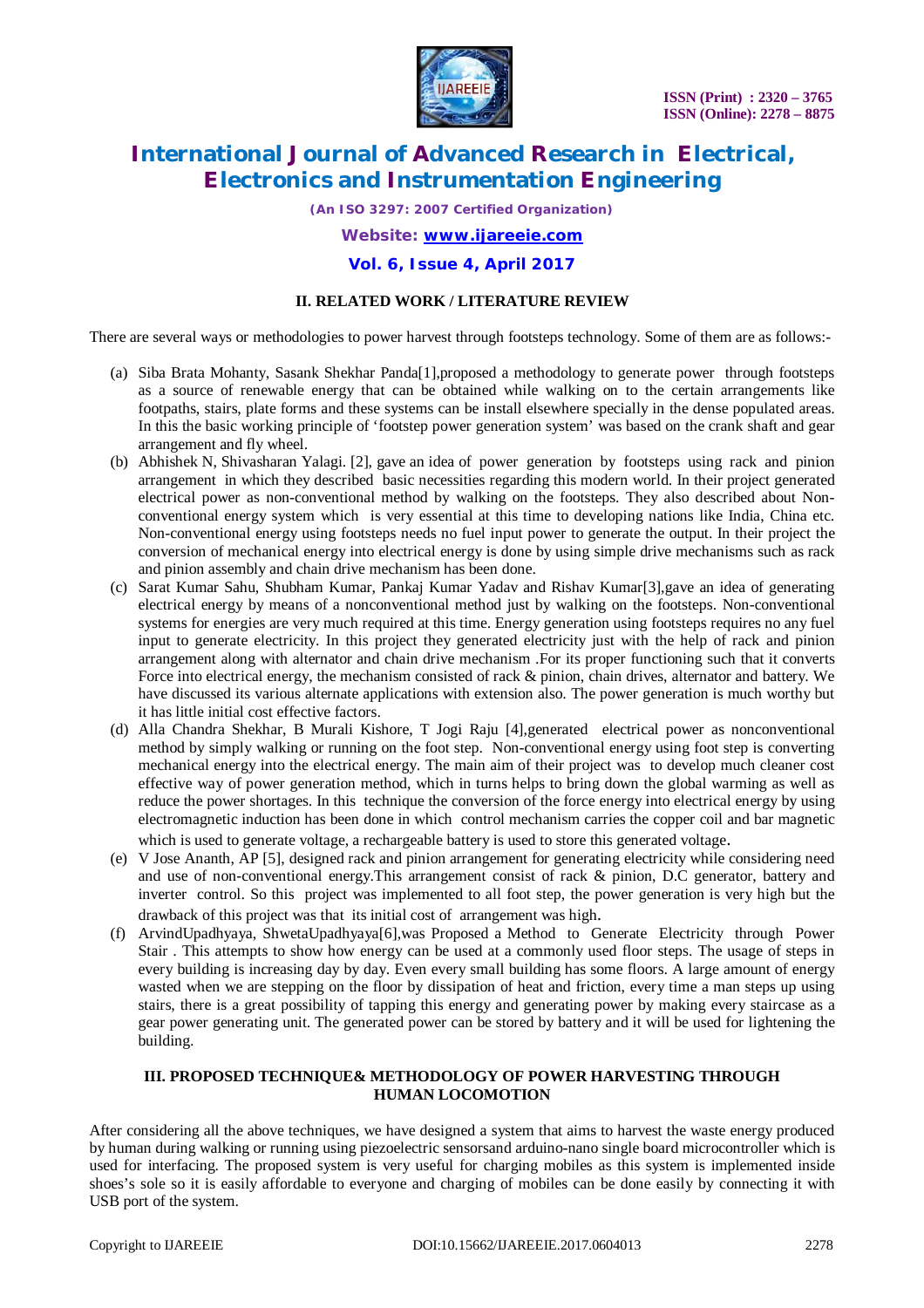

*(An ISO 3297: 2007 Certified Organization) Website: [www.ijareeie.com](http://www.ijareeie.com)*

**Vol. 6, Issue 4, April 2017**



Figurel: Block diagram of Power Harvesting Through Human Locomotion

# **METHODOLOGY**

### **Piezoelectric Sensors**

The prefix Piezois Greek for 'Push' Piezoelectric sensors are one of the small scale energy source. It is a device that uses the Piezoelectric effect, to measure changes in pressure, acceleration, temperature, strain or force by converting them into an electric charge.Piezoelectric Effect is the ability of certain materials to generate an electric charge in response to applied mechanical stress.



**Fig 1(a): Piezoelectric Sensor**

We arranged these piezoelectric sensors in parallel form initially by joining its positive terminal to positive terminal and negative terminal to negative terminal. Similarly, we prepared seven layers of this combination and arranged these seven layers in series combination. The produced output voltage is in the form of AC. Then it can be converted to DC by passing it through Rectifier circuit. The converted DC voltage can be fed into DC-DC Booster circuit.

### **Bridge Rectifier**

We have used bridge rectifier so that the output coming from AC form can be converted into DC form.

# **Battery**

Here,we have used 3.7v LIPO battery to store chage.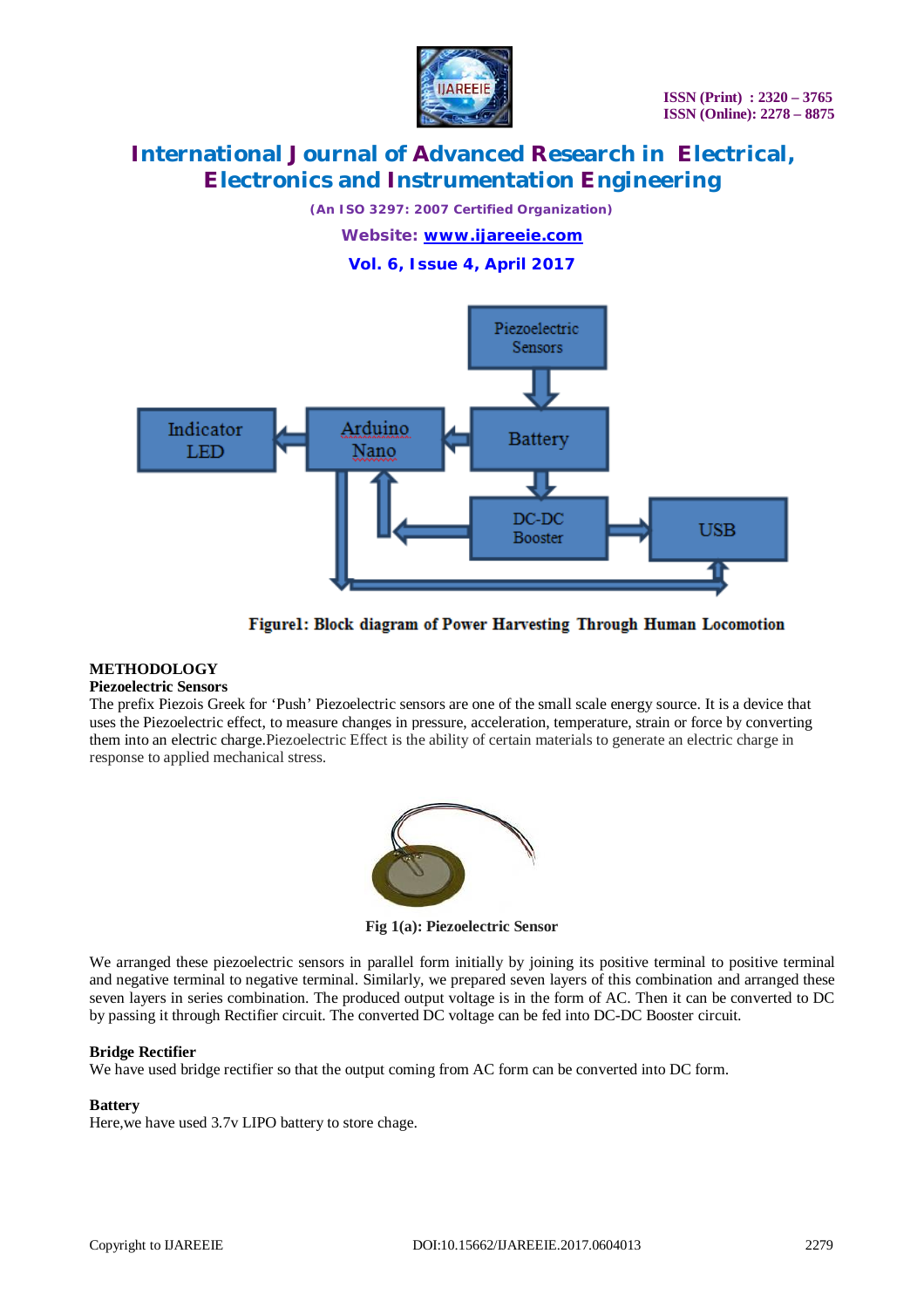

*(An ISO 3297: 2007 Certified Organization)*

*Website: [www.ijareeie.com](http://www.ijareeie.com)*

**Vol. 6, Issue 4, April 2017**



**Fig 1(b): Battery**

### **DC-DC Booster circuit**

This circuit is used to amplify the voltage level coming out from battery.

### **Arduino Nano**

It is used for interfacing two LEDs, one is Red which blinks when circuitary gets on and another gets blink when battery starts getting charging. Then through USB port, USB cable is put in then the phone starts getting charge.



**Fig 1(c): Arduino Nano**

# **IV.CIRCUIT DIAGRAM & WORKING**

We designed this circuit of power harvesting through human locomotion in LT-Spice software.



A number of 14 piezoelectric sensors are used in which 7-7 piezoelectric sensors are arranged in parallel combination by forming 2 layers. These two layers are arranged in series combination. The pressure applied on piezoelectric sensors is in the form of pulse i.e, ac. Then it is connected to bridge rectifier which is used to convert this output into dc. The charge will then store in capacitor and then go to battery. Battery will charge upto 290mah. There will be some losses occur then this voltage will go to the dc-dc booster. DC-DC booster is used to boost up the voltage upto 5V. Then the output of dc-dc booster is then trasnffered to arduinonano, which is the input of arduinonano.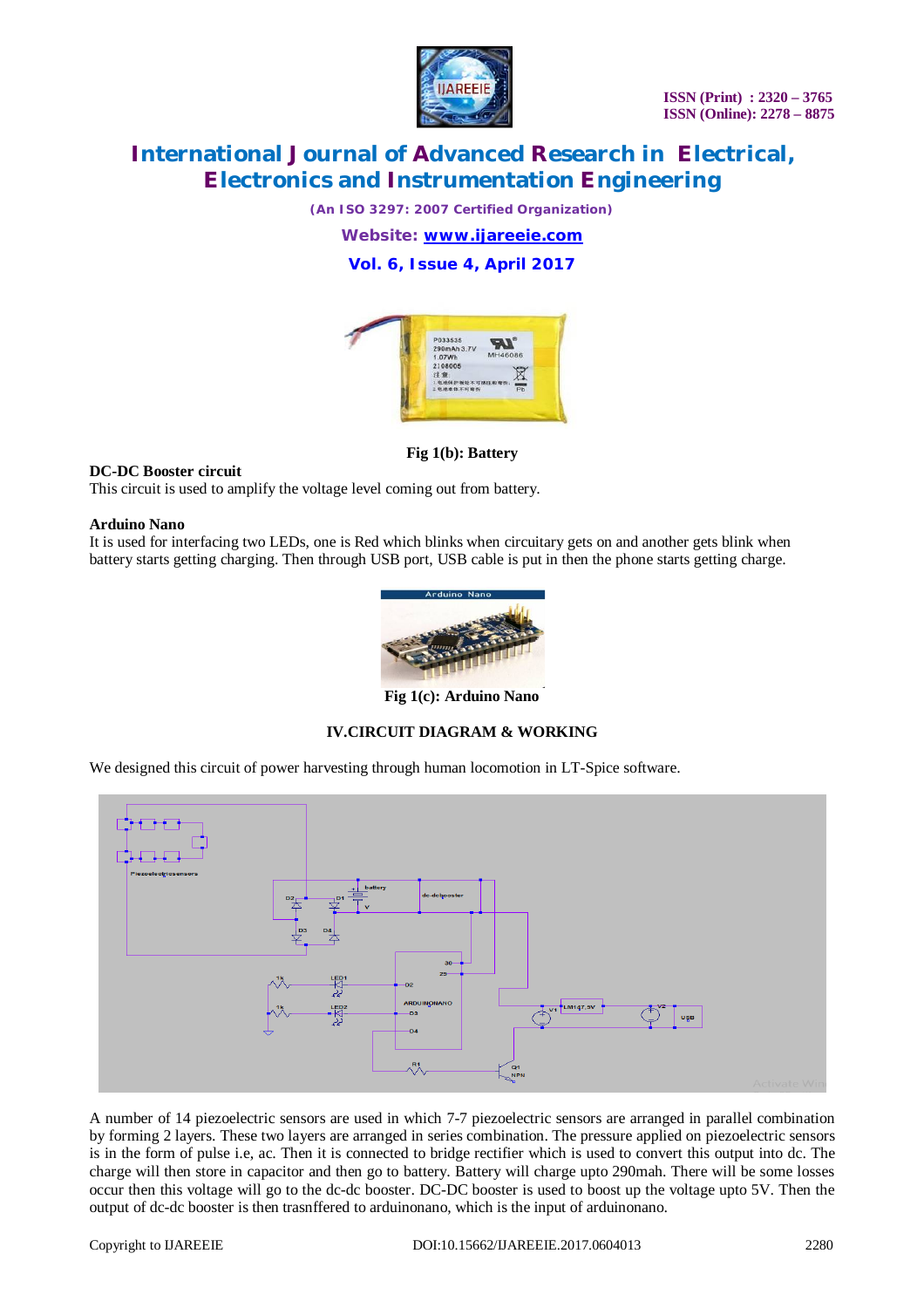

*(An ISO 3297: 2007 Certified Organization)*

### *Website: [www.ijareeie.com](http://www.ijareeie.com)*

### **Vol. 6, Issue 4, April 2017**

### **V. OBSERVATION &RESULT**

After completion of the hardware and software, we observed following calculations:

| <b>No. of Steps Covered</b> | <b>Time Taken to Charge Phone</b> |
|-----------------------------|-----------------------------------|
|                             | 5 sec                             |
| 8600                        | $1720 \text{ sec}$                |
| .5km                        | $28 \text{ min}$                  |

After using the system we have observed that when a person covers approximately 1.5km distance while wearing this type of show which has such type of system implemented in its shoe sole then upto approximately anybody can charge their mobile phone.



**Figure 3: Designed hardware image (a)circuitary in shoe sole (b)arrangement of piezoelectric sensors** 



**Figure 4: Designed hardware's working image with connected phone while charging**